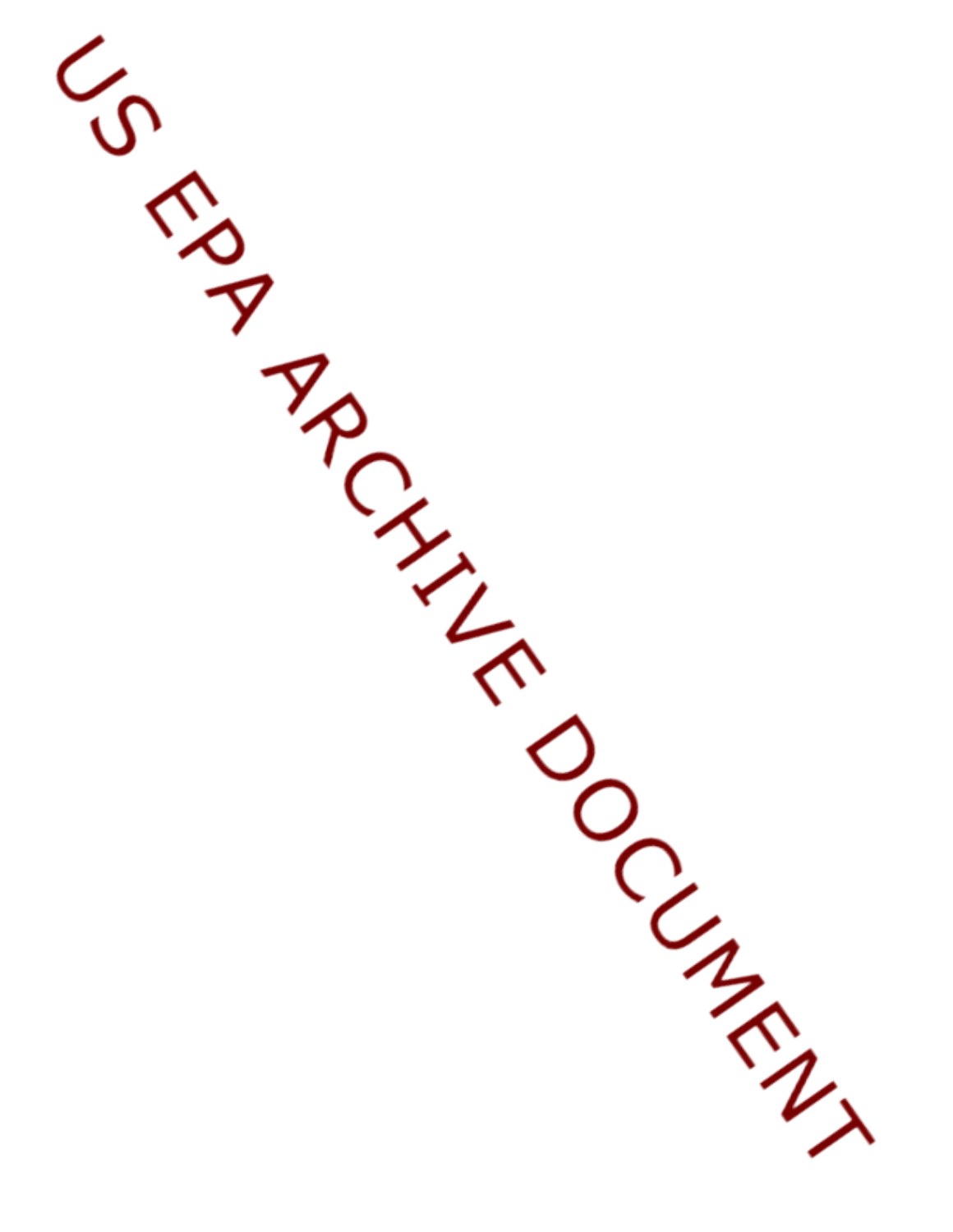# **Technical Factsheet on: MERCURY**

[List of Contaminants](http://www.epa.gov/safewater/hfacts.html) 

 As part of the Drinking Water and Health pages, this fact sheet is part of a larger publication: **National Primary Drinking Water Regulations** 

### **Drinking Water Standards**

MCLG: 0.002 mg/L MCL: 0.002 mg/L HAL(child): none

## **Health Effects Summary**

 above the MCL. No Health Advisories have been established for short-term exposures. Acute: EPA has found mercury to potentially cause kidney damage from short-term exposures at levels

MCL. Chronic: Mercury has the potential to cause kidney damage from long-term exposure at levels above the

 from lifetime exposures in drinking water. Cancer: There is inadequate evidence to state whether or not mercury has the potential to cause cancer

## **Usage Patterns**

Nearly 8 million lbs. of mercury were produced in the U.S. in 1986.

 preparation of chlorine and caustic soda (chlor-alkali industry, mercury cell process; 25%), paint Electrical products such as dry-cell batteries, fluorescent light bulbs, switches, and other control equipment account for 50% of mercury used. Mercury is also used in substantial quantities in electrolytic manufacture (12%), and dental preparations (3%). Lesser quantities are used in industrial catalyst manufacture (2%), pesticides manufacture (1%), general laboratory use (1%), and pharmaceuticals (0.1%).

#### **Release Patterns**

 A joint FAO/WHO expert committee on Food Additives in 1972 quotes the major source of mercury as the metal refining operations, or most notably, from chloralkali plants. In general, industrial and domestic natural degassing of the earth's crust in the range of 25,000-150,000 ton of Hg/yr. Twenty thousand tons of mercury are also released into the environment each year by human activities such as combustion of fossil fuels and other industrial release. Anthropogenic sources of airborne mercury (Hg) may arise from the operation of metal smelters or cement manufacture. Water borne pollution may originate in sewage, products, such as thermometers, batteries, and electrical switches which account for a significant loss of mercury to the environment, ultimately become solid waste in major urban areas.

 direct releases to water occurred in West Virginia and Alabama. From 1987 to 1993, according to EPA's Toxic Chemical Release Inventory, mercury releases to land and water totalled nearly 68,000 lbs., of which 90 percent was to land. These releases were primarily from chemical and allied industries. The largest releases occurred in Tennessee and Louisiana. The largest

#### **Environmental Fate**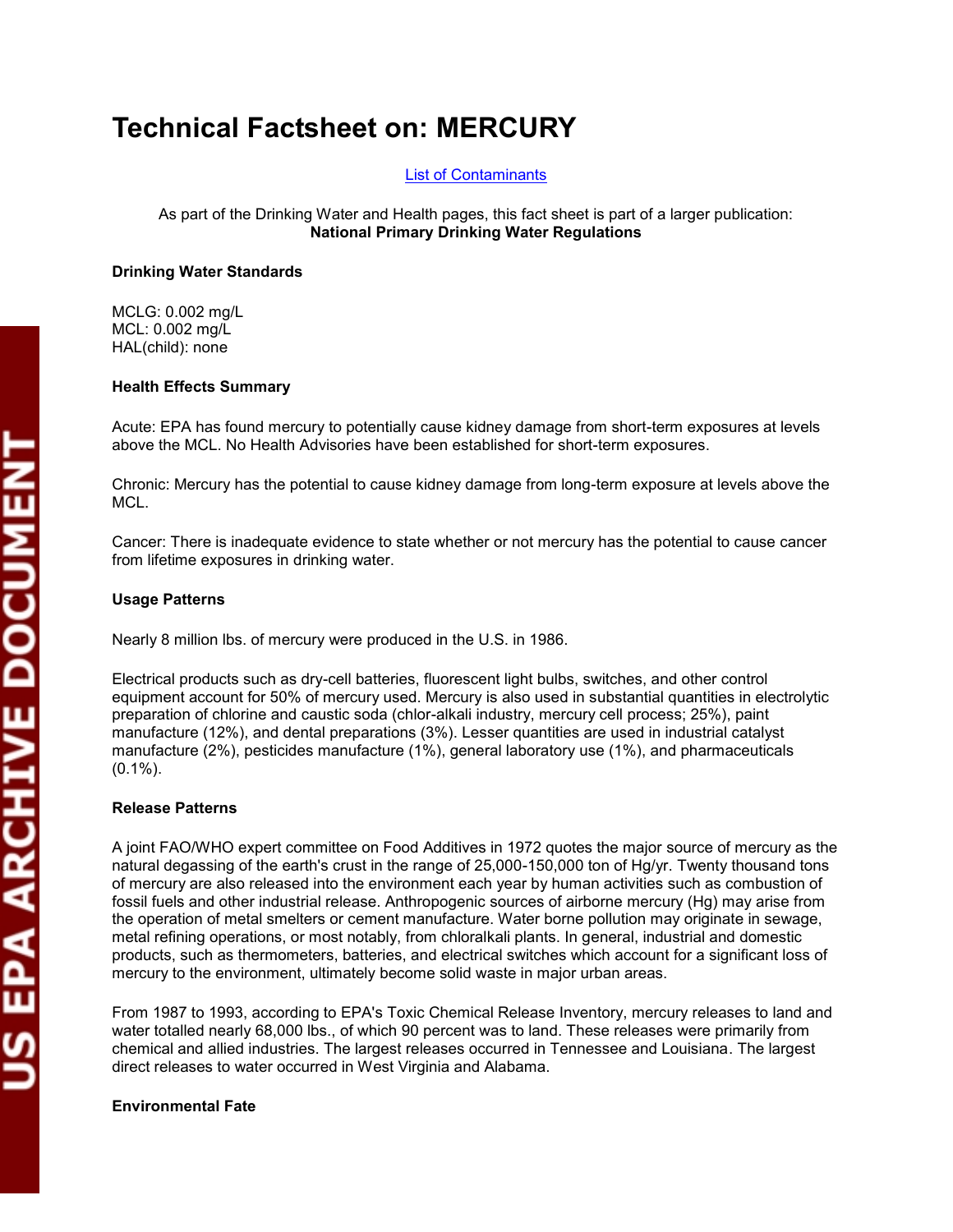environmental toxicant. Its volatility accounts for atmospheric concentrations up to 4 times the level of microbial action in the biosphere. Two characteristics, volatility and biotransformation, make mercury somewhat unique as an contaminated soils in an area. Inorganic forms of mercury (Hg) can be converted to organic forms by

 methyl mercury implies that recycling of mercury from sediment to water to air and back could be a rapid presence of a Pseudomonas strain. Uptake of mercury was severely inhibited by sodium chloride, sodium In aquatic systems, mercury appears to bind to dissolved matter or fine particulates, while the transport of mercury bound to dust particles in the atmosphere or bed sediment particles in rivers and lakes is generally less substantial. The conversion, in aquatic environments, of inorganic mercury compounds to process. In a study of mercury elimination from wastewater, 47% of added mercury was removed in sulfate, and mono- and dibasic potassium phosphate.

 In the atmosphere, 50% of the volatile form is mercury (Hg) vapor with sizeable portion of remainder being Hg(II) and methylmercury, 25 to 50% of Hg in water is organic. Hg in the environment is deposited and revolatilized many times, with a residence time in the atmosphere of at least a few days. In the volatile phase it can be transported hundreds of kilometers.

 approaches steady-state, net accumulation rate is slowed either by a reduction in uptake rate, possibly due to inhibition of membrane transport, or by an increase in depuration rate, possibly because of a in fish even if no new input of mercury occurs, possibly because lower pH increases ventilation rate and Bioconcentration factors of 63,000 for freshwater fish, 10,000 for salt water fish, 100,000 for marine invertebrates, and 1000 for freshwater and marine plants have been found. As the tissue concentration saturation of storage sites, or both. Acidification of a body of water might also increase mercury residues membrane permeability, accelerates the rates of methylation and uptake, affects partitioning between sediment and water, or reduces growth or reproduction of fish.

#### **Chemical/Physical Properties**

CAS Number: 7439-97-6

Color/ Form/Odor: Silver-white, heavy, mobile, liquid metal. Solid mercury is tin-white. Odorless<br>M.P.: -38.87 C B.P.: 356.7 C

Vapor Pressure: 2x10-3 mm Hg at 25 C

Density/Spec. Grav.: 13.5 at 25 C

Density/Spec. Grav.: 13.5 at 25 C<br>Solubility: 0.06 g/L of water at 25 C; Slightly soluble in water

Soil sorption coefficient: N/A

Odor/Taste Thresholds: N/A

Bioconcentration Factor: Bioconcentration factors of 63,000 for freshwater and 10,000 for salt water fishes. BCFs of 100,000 for invertebrates.

Henry's Law Coefficient: N/A; volatilization from water and soil is significant

Synonyms/Ores: Liquid silver, Quicksilver, Hydragyrum, Colloidial mercury. Important commercial ore is cinnabar, but also found in limestone, calcareous shales, sandstone, serpentine, chert andesite and others.